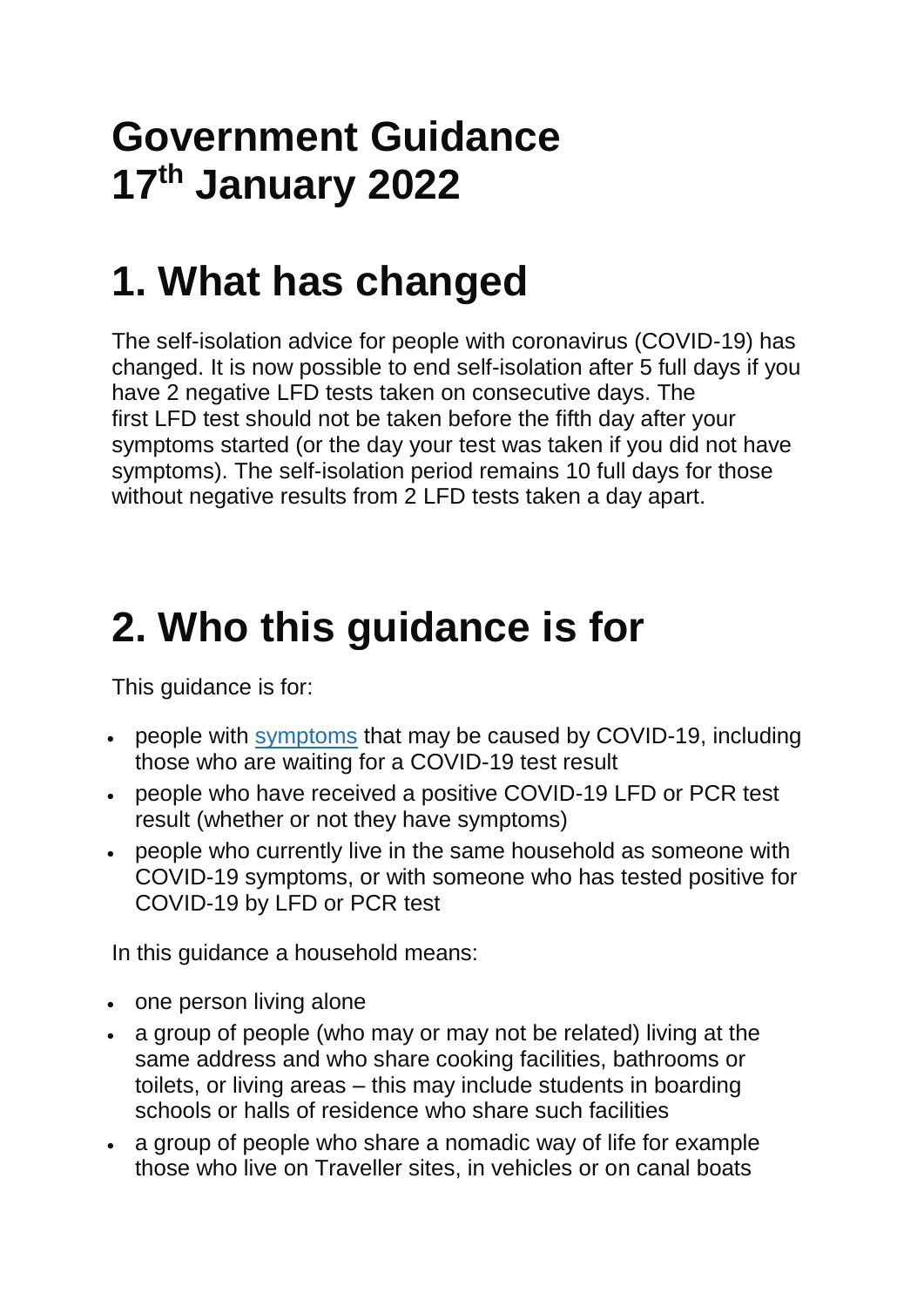Follow separate [guidance if you have had contact with someone](https://www.gov.uk/government/publications/guidance-for-contacts-of-people-with-possible-or-confirmed-coronavirus-covid-19-infection-who-do-not-live-with-the-person) who [has tested positive for COVID-19 but do not currently live in the same](https://www.gov.uk/government/publications/guidance-for-contacts-of-people-with-possible-or-confirmed-coronavirus-covid-19-infection-who-do-not-live-with-the-person)  [household as them.](https://www.gov.uk/government/publications/guidance-for-contacts-of-people-with-possible-or-confirmed-coronavirus-covid-19-infection-who-do-not-live-with-the-person)

If you have [arrived in England from overseas you may also need to](https://www.gov.uk/guidance/travel-to-england-from-another-country-during-coronavirus-covid-19)  [self-isolate, but should follow separate guidance on travelling to](https://www.gov.uk/guidance/travel-to-england-from-another-country-during-coronavirus-covid-19)  [England from another country during COVID-19.](https://www.gov.uk/guidance/travel-to-england-from-another-country-during-coronavirus-covid-19)

This guidance applies in England.

# **3. Symptoms**

The main symptoms of COVID-19 are recent onset of any of the following:

- a new continuous cough
- a high temperature
- a loss of, or change in, your normal sense of taste or smell (anosmia)

For most people, COVID-19 will be a mild illness. However, if you have any of the symptoms listed above, even if your symptoms are mild, stay at home and [arrange to have a test.](https://www.gov.uk/get-coronavirus-test) You do not need to take a PCR test if you have already taken an LFD test and the result was positive.

There are several other symptoms linked with COVID-19. These symptoms may have another cause and are not on their own a reason to have a COVID-19 PCR test. If you are concerned about your symptoms, seek medical advice.

If you have received one or more doses of COVID-19 vaccine and have any of the main symptoms of COVID-19 or have received a positive LFD or PCR test result, you should still follow this guidance. This is because it is still possible to get COVID-19 and spread it to others, even if you are vaccinated.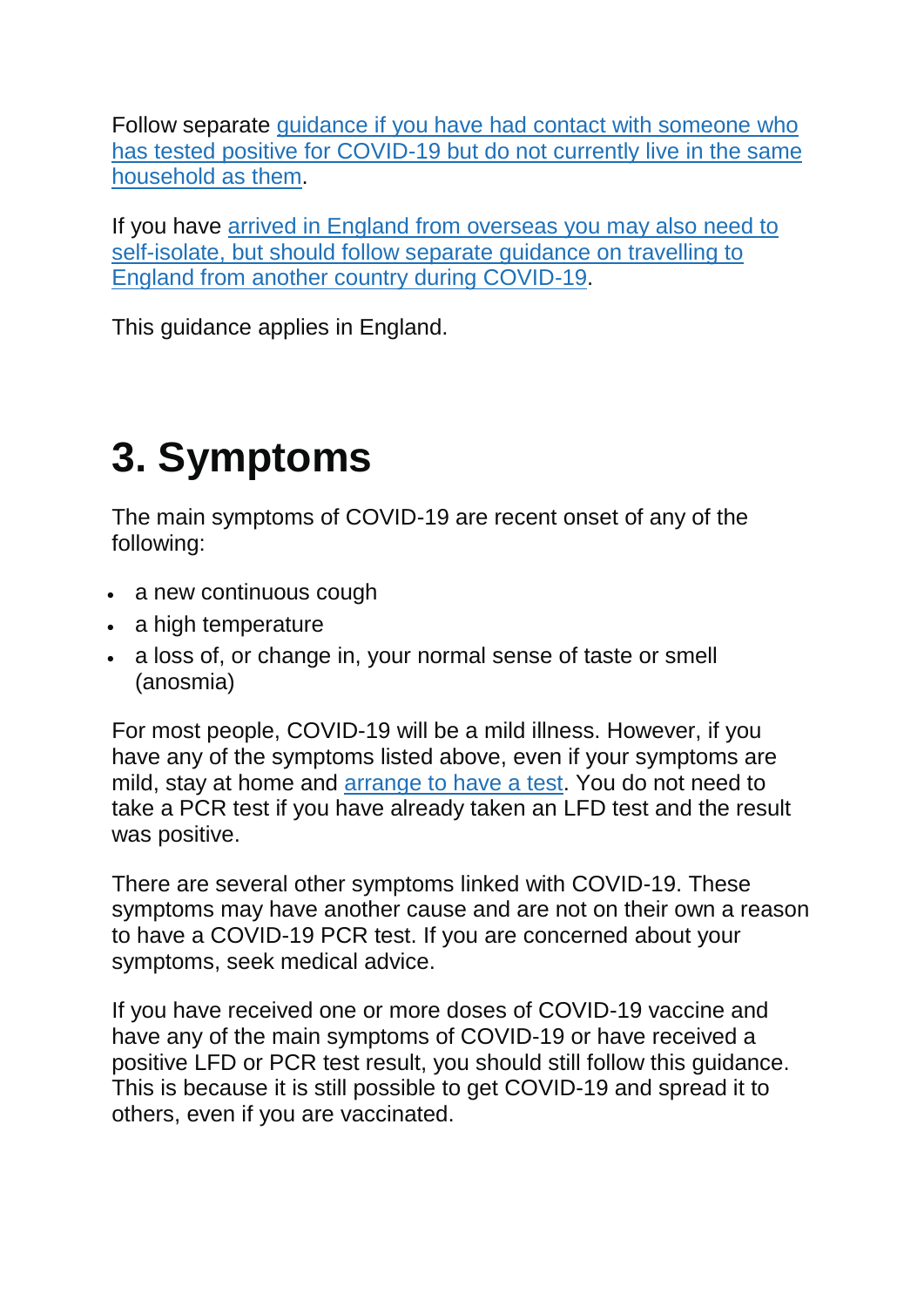# **4. Tests for COVID-19**

There are 2 main types of test currently being used to detect if someone has COVID-19:

- polymerase chain reaction (PCR) tests
- lateral flow device (LFD) antigen tests also known as rapid lateral flow tests

### **4.1 PCR tests**

PCR tests detect the RNA (ribonucleic acid, the genetic material) of a virus. It takes some time to get the results because PCR tests are usually processed in a laboratory.

PCR tests are the best way to diagnose COVID-19 infection in people who have symptoms and who also may require treatment. If you have any of the main symptoms of COVID-19, you should [arrange to have](https://www.gov.uk/get-coronavirus-test)  a [PCR](https://www.gov.uk/get-coronavirus-test) test.

### **4.2 LFD tests**

LFD tests detect proteins in the coronavirus and work in a similar way to a pregnancy test. They are reliable, simple and quick to use and are very good at identifying people who have high levels of coronavirus and are most likely to pass on infection to others. When rates of infection are high, it is very likely that people with a positive LFD test result have COVID-19.

LFD tests can be taken by people at home (self-reported tests) or under the supervision of a trained operator who processes the test, reads, and reports the result (assisted tests). LFD tests are mainly used in people who do not have symptoms of COVID-19. If you take an LFD test and the result is positive, you should report the result and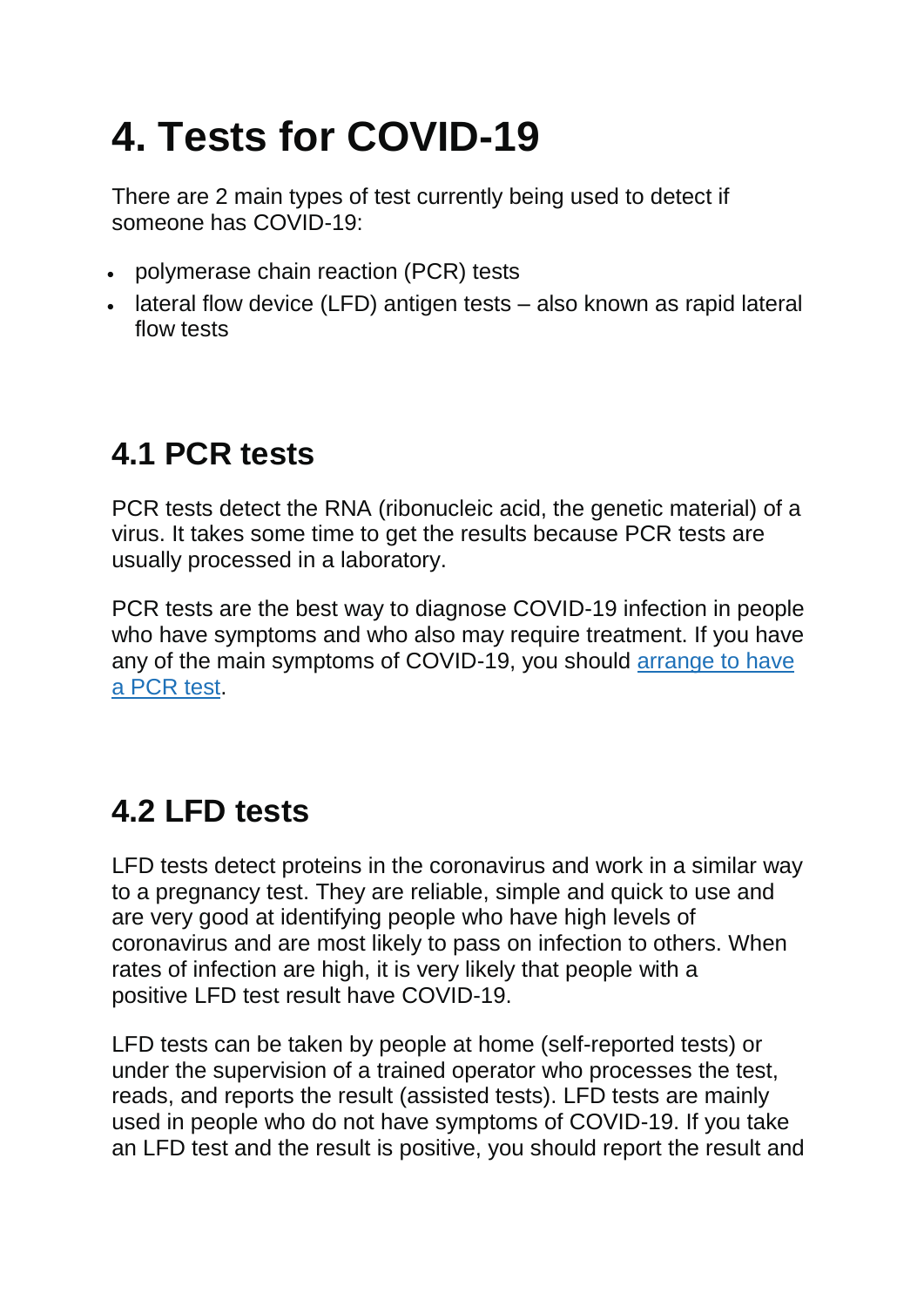follow this guidance. You do not need to take a follow-up PCR test, unless:

- you wish to claim the [Test and Trace Support Payment](https://www.gov.uk/government/publications/test-and-trace-support-payment-scheme-claiming-financial-support/claiming-financial-support-under-the-test-and-trace-support-payment-scheme) to claim the Test and Trace Support Payment, you must have tested positive for COVID-19 following a PCR test or an assisted LFD test
- you have received [an email or letter](https://www.england.nhs.uk/coronavirus/publication/letter-to-patients-important-information-about-new-treatments-for-coronavirus/) from the NHS because of a health condition that means you may be suitable for new COVID-19 treatments – if this applies to you and you develop any COVID-19 symptoms, you should use the PCR test kit that was sent to you in the post for this purpose; if you have not received a PCR test kit you can [arrange to have a](https://www.gov.uk/get-coronavirus-test) PCR test
- you are taking LFD tests as part of research or surveillance programmes, and the programme asks you to take a followup PCR test
- you have a positive day 2 LFD test result [after you arrive in England](https://www.gov.uk/guidance/travel-to-england-from-another-country-during-coronavirus-covid-19)

If your LFD test result is positive you may go on to develop symptoms in the next few days. If you develop any of the [main symptoms](https://www.gov.uk/government/publications/covid-19-stay-at-home-guidance/stay-at-home-guidance-for-households-with-possible-coronavirus-covid-19-infection#symptoms) of COVID-19 and you are concerned, or your symptoms are worsening, contact 111 or speak to your GP. In an emergency dial 999.

## **5. If you have COVID-19 symptoms or a positive LFD or PCR test result**

If you develop any of the main symptoms of COVID-19, stay at home and self-isolate immediately.

If you have a positive LFD or PCR test result but do not have any of the main [symptoms of COVID-19,](https://www.gov.uk/government/publications/covid-19-stay-at-home-guidance/stay-at-home-guidance-for-households-with-possible-coronavirus-covid-19-infection#symptoms) stay at home and self-isolate as soon as you receive the results. You should do this even if you have received one or more doses of COVID-19 vaccine.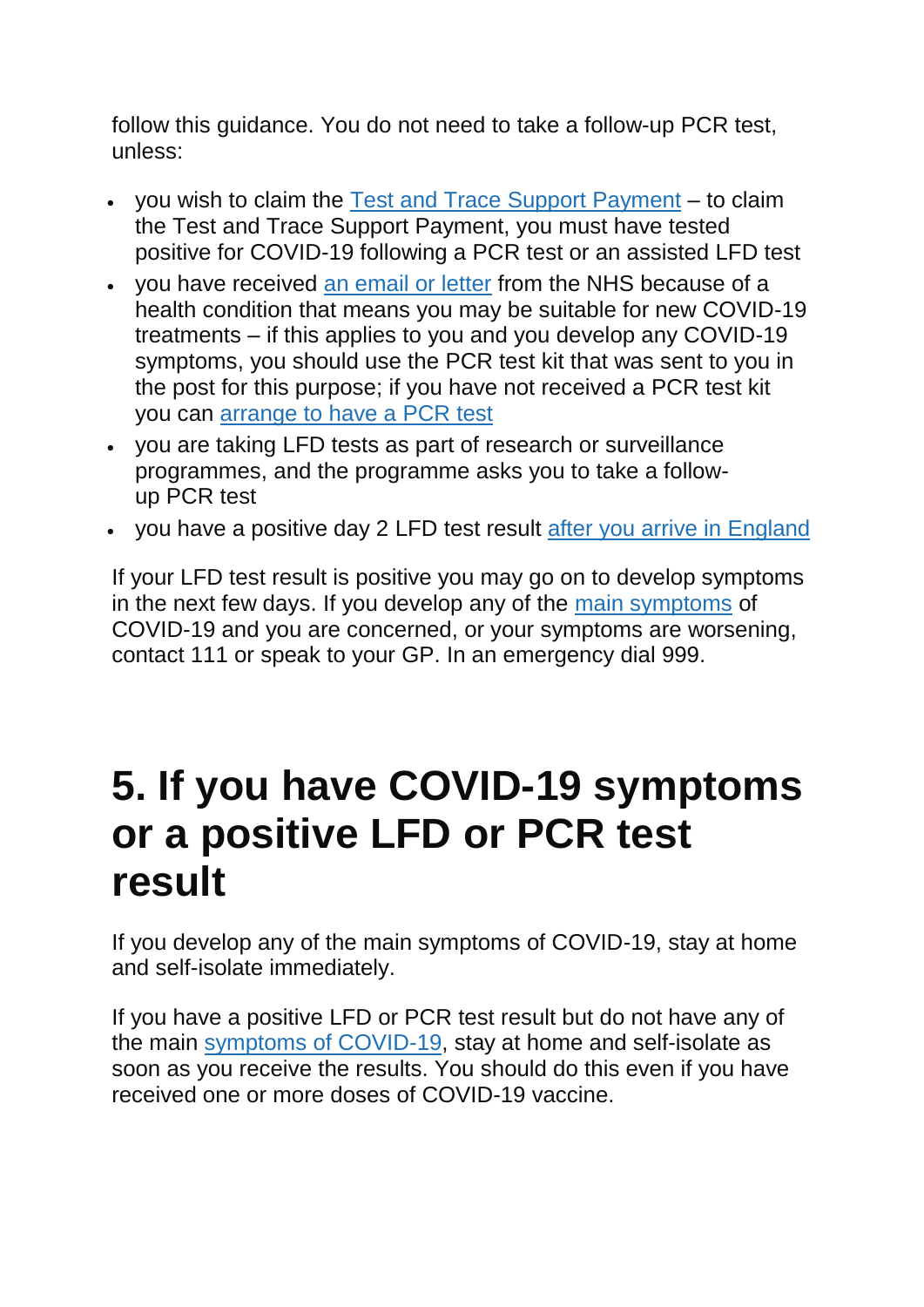Other people in your household might need to self-isolate too. Please see section below for information [on what the other members of your](https://www.gov.uk/government/publications/covid-19-stay-at-home-guidance/stay-at-home-guidance-for-households-with-possible-coronavirus-covid-19-infection#samehousehold)  [household need to do.](https://www.gov.uk/government/publications/covid-19-stay-at-home-guidance/stay-at-home-guidance-for-households-with-possible-coronavirus-covid-19-infection#samehousehold)

#### **5.1 Order a PCR test if you have any of the main symptoms of COVID-19**

If you have any of the main symptoms of COVID-19, [arrange to have](https://www.gov.uk/get-coronavirus-test)  a PCR [test by ordering it online](https://www.gov.uk/get-coronavirus-test) or by calling 119. You do not need to take a PCR test if you have already taken an LFD test and the result was positive.

You should stay at home while you are waiting for a home test kit, a test site appointment or a test result. You can leave your home in a few specific circumstances, but do not go to work, school, or public areas and do not use public transport or taxis. See the circumstances in which [you can leave home.](https://www.legislation.gov.uk/uksi/2020/1045/made)

If you need to leave your home to get to a test site, wear a well-fitting face covering made with multiple layers, stay at least 2 metres apart from other people who you do not live with, and return home immediately afterwards.

#### **5.2 Stay at home and self-isolate**

Stay at home and self-isolate if you have any of the main symptoms of COVID-19 or if you have a positive LFD or PCR test result. Selfisolation will help protect your family, friends and the wider community by reducing the risk that you will pass the infection on to others.

Your self-isolation period starts immediately from when your symptoms started, or, if you do not have any symptoms, from when your positive LFD or PCR test was taken, whichever test was taken first. Your self-isolation period includes the day your symptoms started (or the day your test was taken if you do not have symptoms), and the